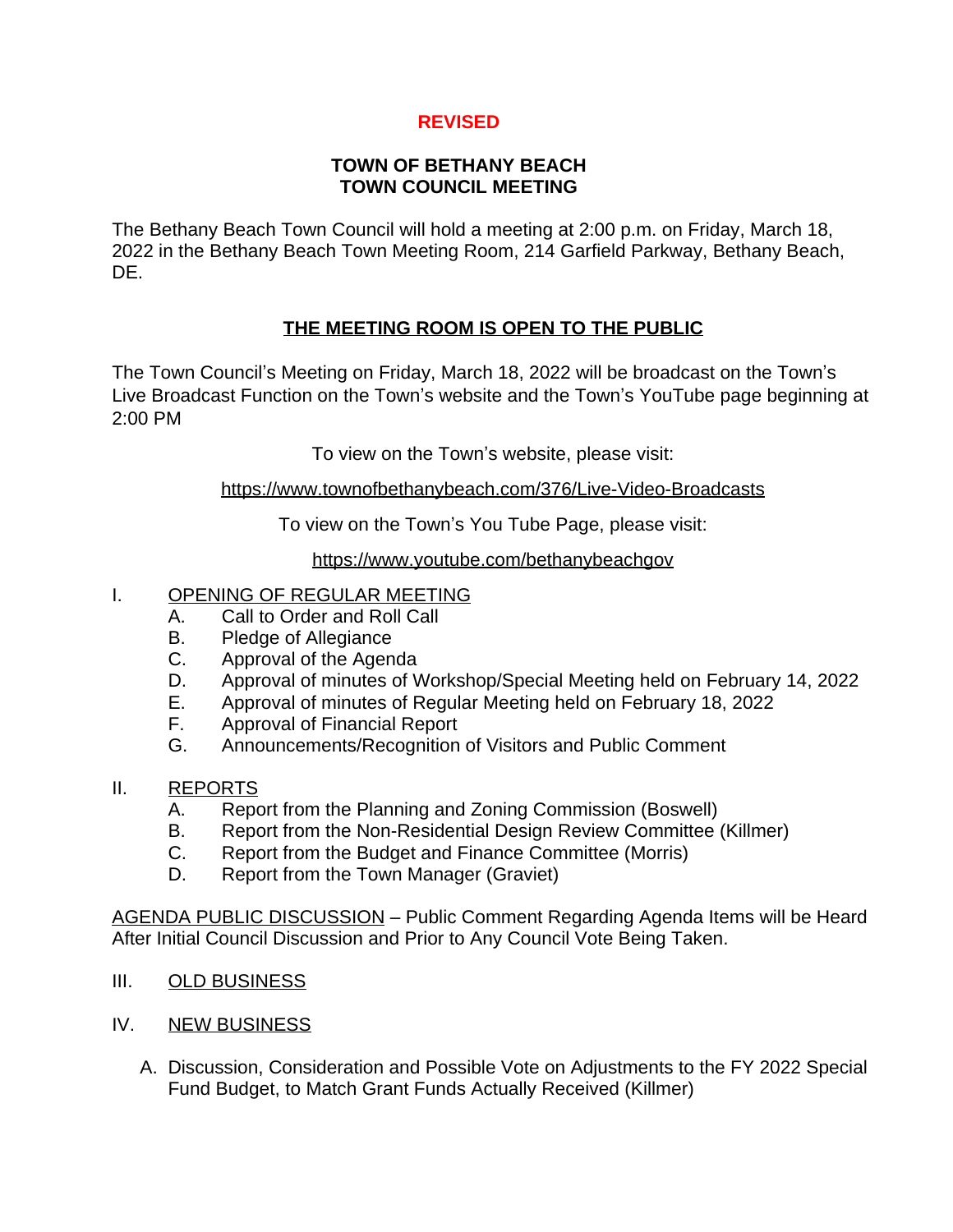- B. Discussion, Consideration and Possible Vote on a Supplement to the FY 2022 General Fund Capital Budget of \$239,000 for Previously Approved Land Purchase and \$7,000 for a Previously Approved Vehicle Purchase (Killmer)
- C. Discussion, Consideration, and Possible Vote on an Amendment to the Proposed FY 2023 Budget, Adding \$251,000 to the General Fund Capital Budget for Preliminary Engineering of the Loop Canal Dam and Decreasing the General Fund Capital Reserve By a Like Amount (Graviet)
- D. Discussion, Consideration and Possible Vote on Budget for FY 2023 and Schedule of Fees (Killmer)
- E. Discussion, Consideration and Possible Vote on Awarding Concessions for Exercise Classes to be held During the Summer Season on the beach (Graviet)
- F. Discussion, Consideration and Possible Vote to Pave the Town Public Parking Lot in the 200 Block of Garfield Parkway (Graviet)
- G. (First Reading) To Amend Town Ordinance 486-21A(4) (Littering, Solid Waste, Recyclables and Yard Waste), Article IV (Recycling and Recyclable Items), changing from "four" inch to "three" inch limbs that may be removed (Council may elect to Waive the First Reading Pursuant to Chapter 45.5 of the Town Code) (Graviet)
- H. (First Reading) To Amend Town Ordinance 486-21A(5) (Regarding logs) by removing it entirely (Council may elect to Waive the First Reading Pursuant to Chapter 45.5 of the Town Code) (Graviet)
- I. (First Reading) To Amend Town Ordinance 486-21C(4) by adding "logs" to the list of items not accepted for yard waste (Council may elect to Waive the First Reading Pursuant to Chapter 45.5 of the Town Code) (Graviet)
- J. Discussion, Consideration, and Possible Vote on a Contract Submitted by Enhanced Wood Technologies Inc. for the Purchase of 686 pieces of 2" x 6" x 12' Kebony deck boards for boardwalk ramps and platforms in the amount of \$67,032.80 (Graviet)
- K. Consider a motion to go into Executive Session to discuss personnel matters pursuant to 29 Del. C., 10004 (b) (9) and (6) relating to personnel matters (Hardiman)

ITEMS OF BUSINESS LISTED ON THE AGENDA FOR THIS MEETING MAY BE REFERRED TO THE PLANNING COMMISSION FOR CONSIDERATION. THE AGENDA ITEMS LISTED MAY NOT BE CONSIDERED IN SEQUENCE. THIS AGENDA IS SUBJECT TO CHANGE TO INCLUDE ADDITIONAL ITEMS INCLUDING EXECUTIVE SESSIONS OR THE DELETION OF ITEMS INCLUDING EXECUTIVE SESSIONS WHICH ARISE AT THE TIME OF THE MEETING. ADDITIONAL ITEMS MAY BE REFERRED TO THE COUNCIL FROM THE